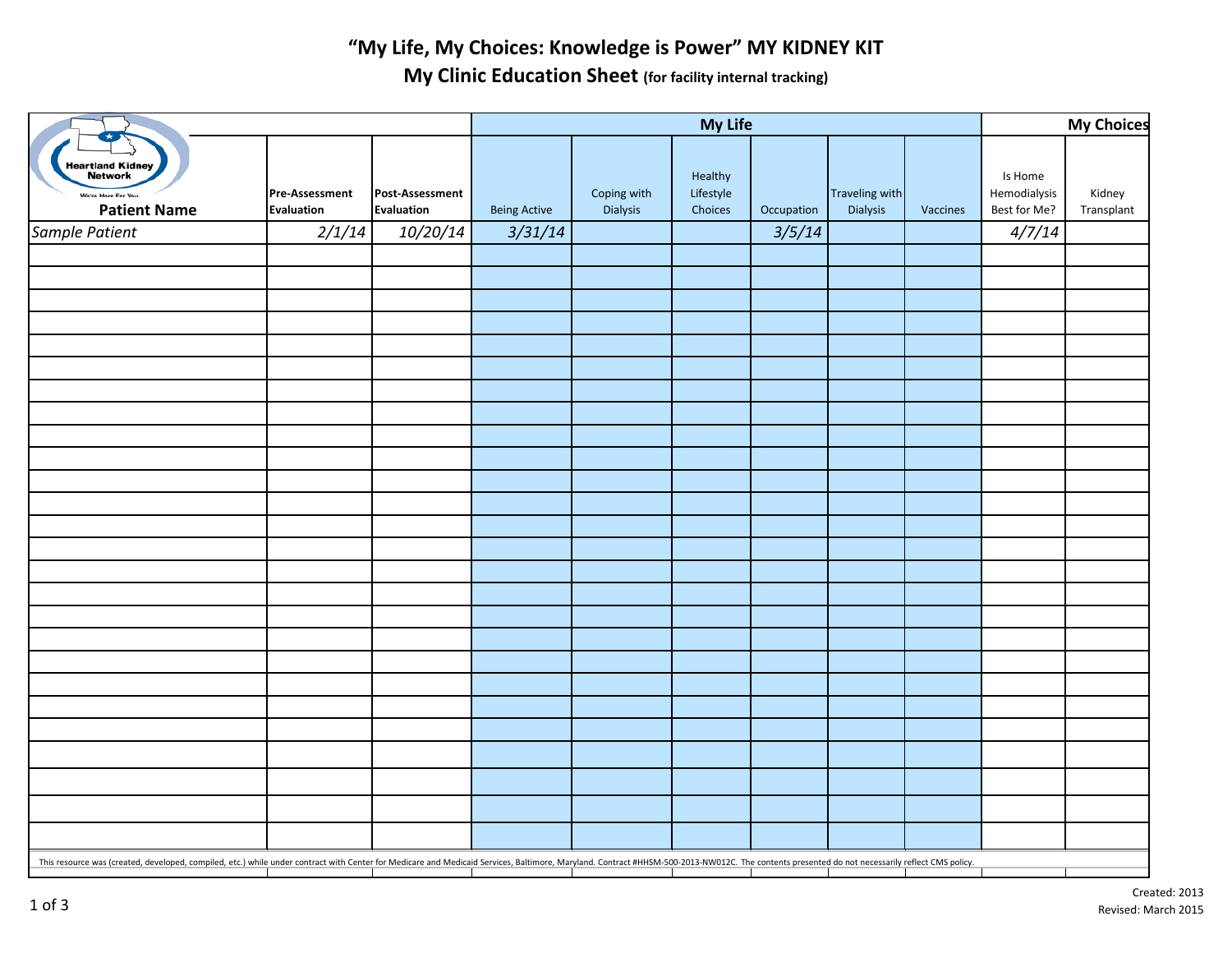## **"My Life, My Choices: Knowledge is Power" MY KIDNEY KIT My Clinic Education Sheet (for facility internal tracking)**

| <b>My Choices</b> |                  |                                        |             |                                         | <b>My Treatment</b> |                                    |         |              |                                                              |             |                      |                     |                       |  |
|-------------------|------------------|----------------------------------------|-------------|-----------------------------------------|---------------------|------------------------------------|---------|--------------|--------------------------------------------------------------|-------------|----------------------|---------------------|-----------------------|--|
| PD                | Self-Cannulation | Talk Transplant-<br>Getting<br>Matched | Types of HD | What I Should<br>Know About<br>Fistulas | Albumin             | Am I Getting<br>Enough<br>Dialysis | Anemia  | & Dry Weight | How Can I<br>Fluid Weight Stay Infection Knowing My<br>Free? | Lab Numbers | Medication<br>Safety | My Dialysis<br>Team | Renal Bone<br>Disease |  |
|                   |                  |                                        |             | 4/25/14                                 |                     | 5/12/14                            | 6/20/14 |              |                                                              |             |                      |                     |                       |  |
|                   |                  |                                        |             |                                         |                     |                                    |         |              |                                                              |             |                      |                     |                       |  |
|                   |                  |                                        |             |                                         |                     |                                    |         |              |                                                              |             |                      |                     |                       |  |
|                   |                  |                                        |             |                                         |                     |                                    |         |              |                                                              |             |                      |                     |                       |  |
|                   |                  |                                        |             |                                         |                     |                                    |         |              |                                                              |             |                      |                     |                       |  |
|                   |                  |                                        |             |                                         |                     |                                    |         |              |                                                              |             |                      |                     |                       |  |
|                   |                  |                                        |             |                                         |                     |                                    |         |              |                                                              |             |                      |                     |                       |  |
|                   |                  |                                        |             |                                         |                     |                                    |         |              |                                                              |             |                      |                     |                       |  |
|                   |                  |                                        |             |                                         |                     |                                    |         |              |                                                              |             |                      |                     |                       |  |
|                   |                  |                                        |             |                                         |                     |                                    |         |              |                                                              |             |                      |                     |                       |  |
|                   |                  |                                        |             |                                         |                     |                                    |         |              |                                                              |             |                      |                     |                       |  |
|                   |                  |                                        |             |                                         |                     |                                    |         |              |                                                              |             |                      |                     |                       |  |
|                   |                  |                                        |             |                                         |                     |                                    |         |              |                                                              |             |                      |                     |                       |  |
|                   |                  |                                        |             |                                         |                     |                                    |         |              |                                                              |             |                      |                     |                       |  |
|                   |                  |                                        |             |                                         |                     |                                    |         |              |                                                              |             |                      |                     |                       |  |
|                   |                  |                                        |             |                                         |                     |                                    |         |              |                                                              |             |                      |                     |                       |  |
|                   |                  |                                        |             |                                         |                     |                                    |         |              |                                                              |             |                      |                     |                       |  |
|                   |                  |                                        |             |                                         |                     |                                    |         |              |                                                              |             |                      |                     |                       |  |
|                   |                  |                                        |             |                                         |                     |                                    |         |              |                                                              |             |                      |                     |                       |  |
|                   |                  |                                        |             |                                         |                     |                                    |         |              |                                                              |             |                      |                     |                       |  |
|                   |                  |                                        |             |                                         |                     |                                    |         |              |                                                              |             |                      |                     |                       |  |
|                   |                  |                                        |             |                                         |                     |                                    |         |              |                                                              |             |                      |                     |                       |  |
|                   |                  |                                        |             |                                         |                     |                                    |         |              |                                                              |             |                      |                     |                       |  |
|                   |                  |                                        |             |                                         |                     |                                    |         |              |                                                              |             |                      |                     |                       |  |
|                   |                  |                                        |             |                                         |                     |                                    |         |              |                                                              |             |                      |                     |                       |  |
|                   |                  |                                        |             |                                         |                     |                                    |         |              |                                                              |             |                      |                     |                       |  |
|                   |                  |                                        |             |                                         |                     |                                    |         |              |                                                              |             |                      |                     |                       |  |
|                   |                  |                                        |             |                                         |                     |                                    |         |              |                                                              |             |                      |                     |                       |  |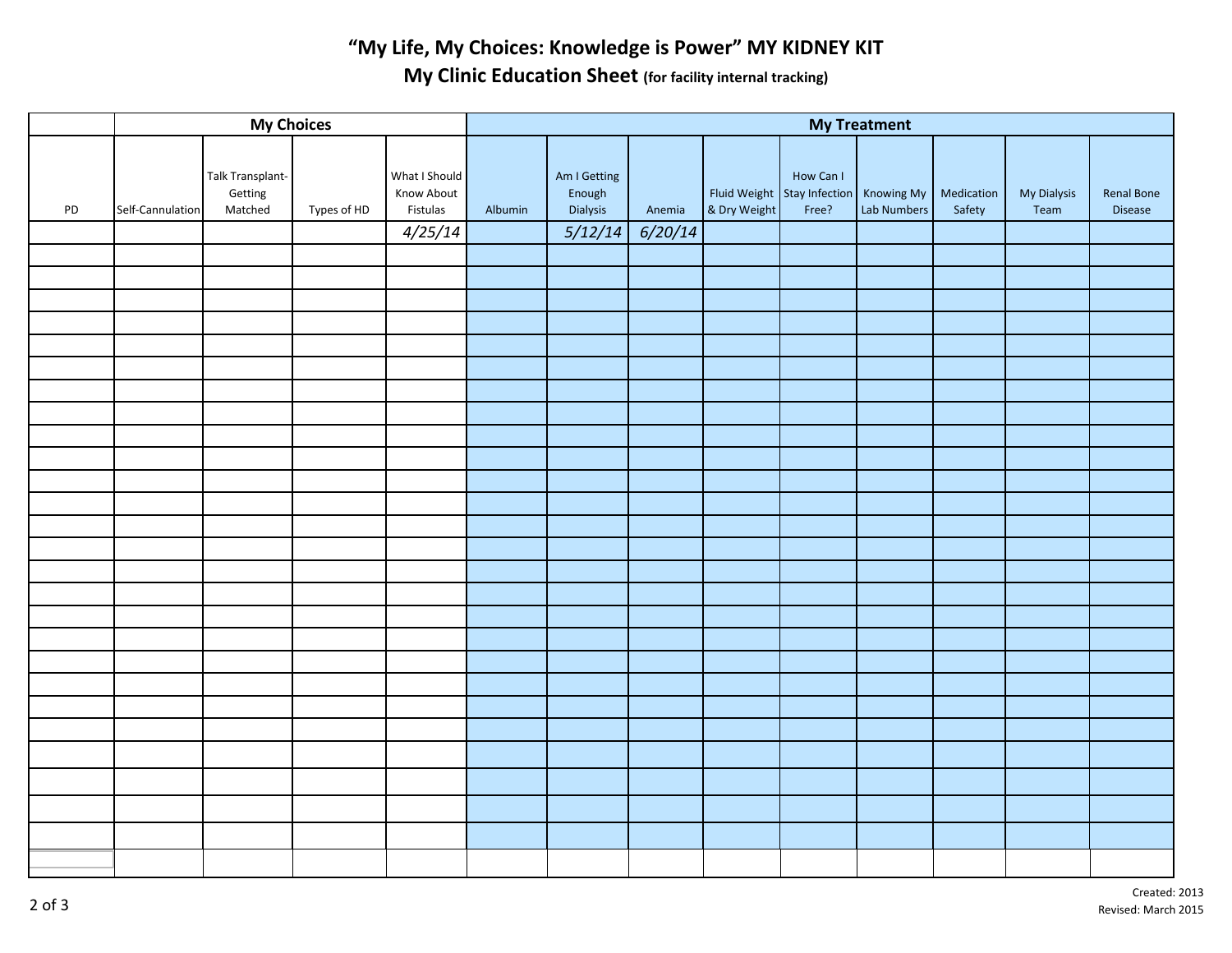## **"My Life, My Choices: Knowledge is Power" MY KIDNEY KIT My Clinic Education Sheet (for facility internal tracking)**

|              | <b>My Plans</b>                      |                                         |                                  | <b>My Plans</b>                        |                                            |            |                              |                                                         |                               | <b>My Network</b>               |            |                                  |                    |                                                 |
|--------------|--------------------------------------|-----------------------------------------|----------------------------------|----------------------------------------|--------------------------------------------|------------|------------------------------|---------------------------------------------------------|-------------------------------|---------------------------------|------------|----------------------------------|--------------------|-------------------------------------------------|
| My Care Team | Working with All About You<br>Review | Diabetic 3-<br>day<br>Emergency<br>Diet | Dialysis<br>Emergency<br>Takeoff | How Do I<br>Control My<br>Fluid Gains? | How I<br>Disinfect My<br>Drinking<br>Water | In Case of | Making My<br>Wishes<br>Known | Non-Diabetic Pediatric 3-<br>3-Day<br>Emergency<br>Diet | Day<br>Emergency<br>Diet Menu | Dialysis<br>Facility<br>Compare | Grievances | Medicare<br>Quality<br>Incentive | Medicare<br>Part D | Network<br>Patient<br>Represenativ<br>e Program |
|              |                                      |                                         |                                  |                                        |                                            | Emergency  |                              |                                                         |                               | (DFC)                           |            | Program                          |                    |                                                 |
|              | 7/14/14                              |                                         |                                  |                                        |                                            | 8/9/14     |                              |                                                         |                               |                                 | 9/4/14     | 9/19/14                          |                    |                                                 |
|              |                                      |                                         |                                  |                                        |                                            |            |                              |                                                         |                               |                                 |            |                                  |                    |                                                 |
|              |                                      |                                         |                                  |                                        |                                            |            |                              |                                                         |                               |                                 |            |                                  |                    |                                                 |
|              |                                      |                                         |                                  |                                        |                                            |            |                              |                                                         |                               |                                 |            |                                  |                    |                                                 |
|              |                                      |                                         |                                  |                                        |                                            |            |                              |                                                         |                               |                                 |            |                                  |                    |                                                 |
|              |                                      |                                         |                                  |                                        |                                            |            |                              |                                                         |                               |                                 |            |                                  |                    |                                                 |
|              |                                      |                                         |                                  |                                        |                                            |            |                              |                                                         |                               |                                 |            |                                  |                    |                                                 |
|              |                                      |                                         |                                  |                                        |                                            |            |                              |                                                         |                               |                                 |            |                                  |                    |                                                 |
|              |                                      |                                         |                                  |                                        |                                            |            |                              |                                                         |                               |                                 |            |                                  |                    |                                                 |
|              |                                      |                                         |                                  |                                        |                                            |            |                              |                                                         |                               |                                 |            |                                  |                    |                                                 |
|              |                                      |                                         |                                  |                                        |                                            |            |                              |                                                         |                               |                                 |            |                                  |                    |                                                 |
|              |                                      |                                         |                                  |                                        |                                            |            |                              |                                                         |                               |                                 |            |                                  |                    |                                                 |
|              |                                      |                                         |                                  |                                        |                                            |            |                              |                                                         |                               |                                 |            |                                  |                    |                                                 |
|              |                                      |                                         |                                  |                                        |                                            |            |                              |                                                         |                               |                                 |            |                                  |                    |                                                 |
|              |                                      |                                         |                                  |                                        |                                            |            |                              |                                                         |                               |                                 |            |                                  |                    |                                                 |
|              |                                      |                                         |                                  |                                        |                                            |            |                              |                                                         |                               |                                 |            |                                  |                    |                                                 |
|              |                                      |                                         |                                  |                                        |                                            |            |                              |                                                         |                               |                                 |            |                                  |                    |                                                 |
|              |                                      |                                         |                                  |                                        |                                            |            |                              |                                                         |                               |                                 |            |                                  |                    |                                                 |
|              |                                      |                                         |                                  |                                        |                                            |            |                              |                                                         |                               |                                 |            |                                  |                    |                                                 |
|              |                                      |                                         |                                  |                                        |                                            |            |                              |                                                         |                               |                                 |            |                                  |                    |                                                 |
|              |                                      |                                         |                                  |                                        |                                            |            |                              |                                                         |                               |                                 |            |                                  |                    |                                                 |
|              |                                      |                                         |                                  |                                        |                                            |            |                              |                                                         |                               |                                 |            |                                  |                    |                                                 |
|              |                                      |                                         |                                  |                                        |                                            |            |                              |                                                         |                               |                                 |            |                                  |                    |                                                 |
|              |                                      |                                         |                                  |                                        |                                            |            |                              |                                                         |                               |                                 |            |                                  |                    |                                                 |
|              |                                      |                                         |                                  |                                        |                                            |            |                              |                                                         |                               |                                 |            |                                  |                    |                                                 |
|              |                                      |                                         |                                  |                                        |                                            |            |                              |                                                         |                               |                                 |            |                                  |                    |                                                 |
|              |                                      |                                         |                                  |                                        |                                            |            |                              |                                                         |                               |                                 |            |                                  |                    |                                                 |